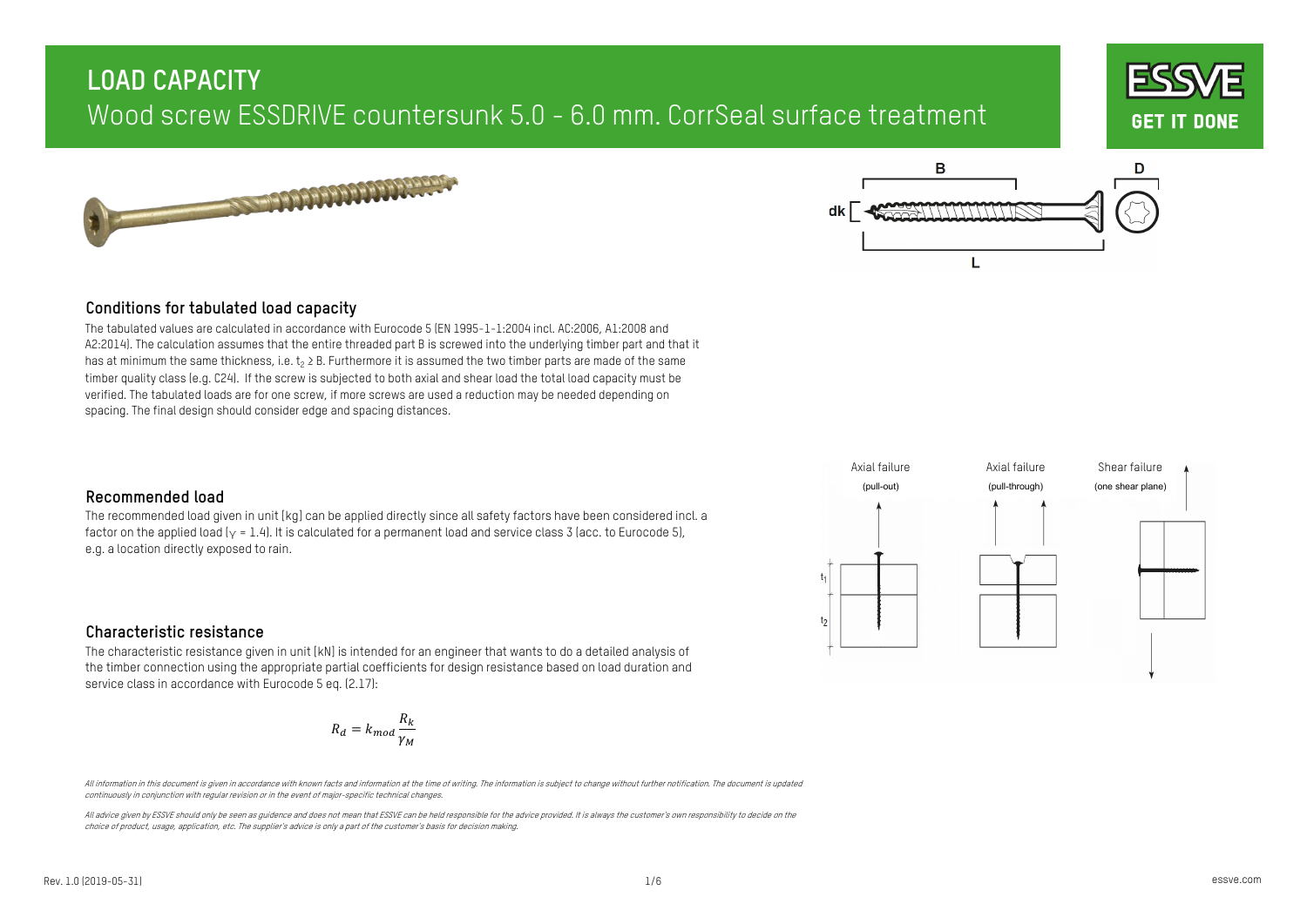





#### **Recommended load**

Intended for craftsmen

| Art. No. | CE-marking<br>EN 14592 | <b>Dimension</b><br>$dk \times L$ | Thread length<br>B | Inner thread<br>diameter<br>$d_1$ | <b>Head diameter</b><br>$\Box$ | Timber tickness<br>at screw head<br>$t_1$ | Timber tickness<br>at screw tip<br>$t_{2}$ |     | Axial direction,<br>(pull-out/-through)<br>$F_{ax,rec}$ | Shear direction | (one shear plane)<br>$F_{v,rec}$ |
|----------|------------------------|-----------------------------------|--------------------|-----------------------------------|--------------------------------|-------------------------------------------|--------------------------------------------|-----|---------------------------------------------------------|-----------------|----------------------------------|
|          |                        | [mm]                              | [mm]               | [mm]                              | [mm]                           | [mm]                                      | [mm]                                       |     | [kg]                                                    | [kg]            |                                  |
|          |                        |                                   |                    |                                   |                                |                                           |                                            | C14 | C24                                                     | C14             | C <sub>24</sub>                  |
| 137 160  | $\checkmark$           | $5.0 \times 40$                   | 24                 | 3.0                               | 10                             | 16                                        | 24                                         | 50  | 55                                                      | 20              | 25                               |
| 137 113  | $\checkmark$           | 5.0 × 50                          | 30                 | 3.0                               | 10                             | 20                                        | 30                                         | 50  | 60                                                      | 25              | 30                               |
| 137 114  | $\checkmark$           | $5.0 \times 60$                   | 36                 | 3.0                               | 10                             | 24                                        | 36                                         | 50  | 60                                                      | 30              | 35                               |
| 137 116  | $\checkmark$           | $5.0 \times 70$                   | 42                 | 3.0                               | 10                             | 28                                        | 42                                         | 50  | 60                                                      | 30              | 35                               |
| 137 118  | $\sqrt{ }$             | $5.0 \times 80$                   | 42                 | 3.0                               | 10                             | 38                                        | 42                                         | 50  | 60                                                      | 30              | 35                               |
| 137 120  | $\checkmark$           | $5.0 \times 90$                   | 42                 | 3.0                               | 10                             | 48                                        | 42                                         | 50  | 60                                                      | 30              | 35                               |
| 137 122  | $\checkmark$           | $5.0 \times 100$                  | 53                 | 3.0                               | 10                             | 47                                        | 53                                         | 50  | 60                                                      | 30              | 35                               |
| 137 124  | $\sqrt{ }$             | $5.0 \times 120$                  | 62                 | 3.0                               | 10                             | 58                                        | 62                                         | 50  | 60                                                      | 30              | 35                               |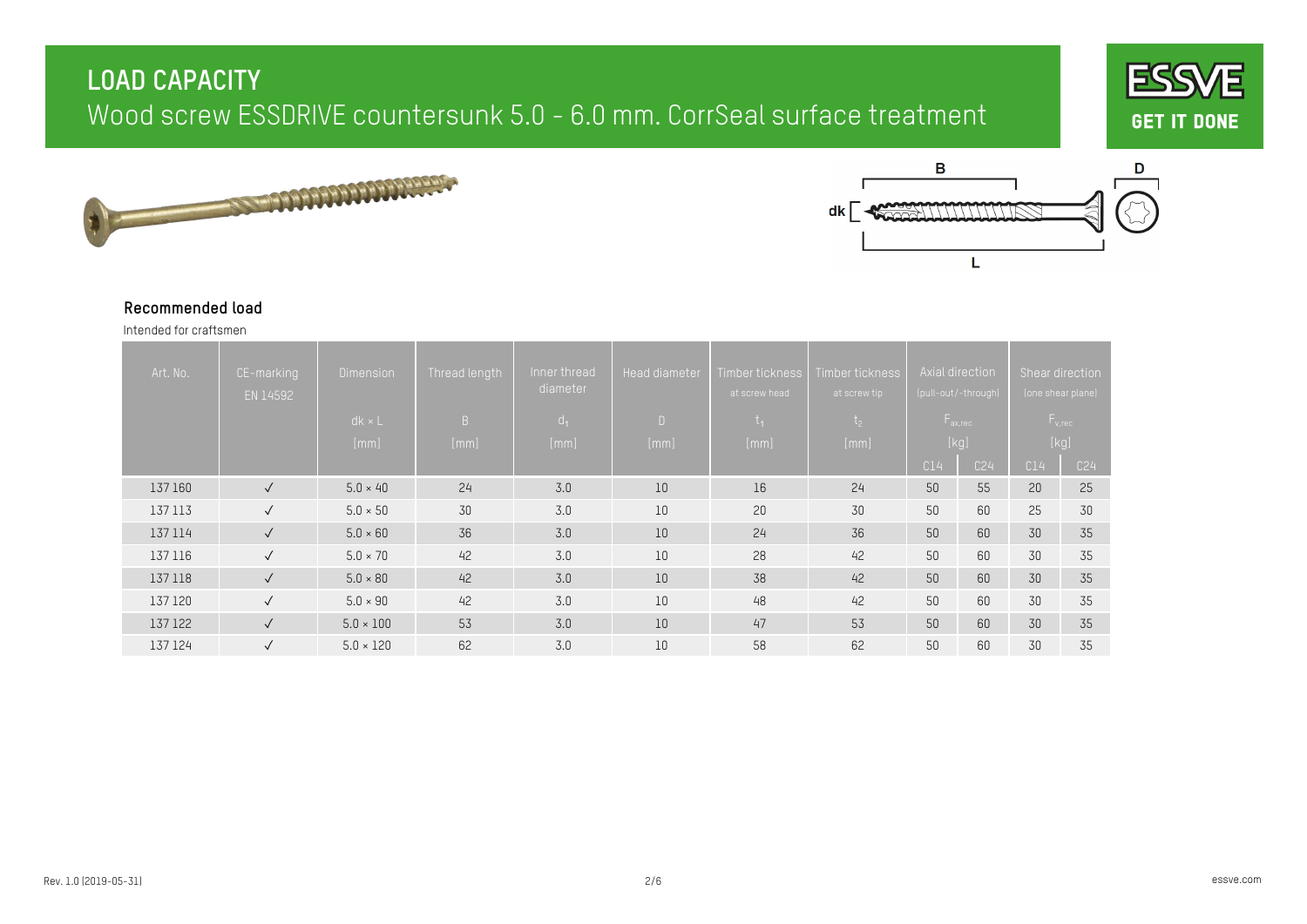





#### **Recommended load**

Intended for craftsmen

| Art. No. | CE-marking<br>EN 14592 | <b>Dimension</b><br>$dk \times L$<br>[mm] | Thread length<br>B<br>[mm] | Inner thread<br>diameter<br>d <sub>1</sub><br>[mm] | <b>Head diameter</b><br>$\Box$<br>[mm] | Timber tickness<br>at screw head<br>$t_{1}$<br>[mm] | Timber tickness<br>at screw tip<br>t <sub>2</sub><br>[mm] |     | Axial direction<br>(pull-out/-through)<br>$F_{ax,rec}$<br>[kg] |     | Shear direction<br>(one shear plane)<br>$F_{v,rec}$<br>$[kg] % \begin{center} % \includegraphics[width=\textwidth]{images/TransY.pdf} \end{center} % \vspace*{-1em} \caption{The figure shows the results of the estimators in the image.} \label{fig:class} %$ |
|----------|------------------------|-------------------------------------------|----------------------------|----------------------------------------------------|----------------------------------------|-----------------------------------------------------|-----------------------------------------------------------|-----|----------------------------------------------------------------|-----|-----------------------------------------------------------------------------------------------------------------------------------------------------------------------------------------------------------------------------------------------------------------|
|          |                        |                                           |                            |                                                    |                                        |                                                     |                                                           | C14 | C24                                                            | C14 | C24                                                                                                                                                                                                                                                             |
| 137 126  | $\sqrt{ }$             | $6.0 \times 60$                           | 36                         | 3.6                                                | 12                                     | 24                                                  | 36                                                        | 75  | 85                                                             | 40  | 45                                                                                                                                                                                                                                                              |
| 137 127  | $\checkmark$           | $6.0 \times 70$                           | 43                         | 3.6                                                | 12                                     | 27                                                  | 43                                                        | 75  | 85                                                             | 40  | 50                                                                                                                                                                                                                                                              |
| 137 128  | $\sqrt{ }$             | $6.0 \times 80$                           | 43                         | 3.6                                                | 12                                     | 37                                                  | 43                                                        | 75  | 85                                                             | 45  | 55                                                                                                                                                                                                                                                              |
| 137 130  | $\checkmark$           | $6.0 \times 90$                           | 43                         | 3.6                                                | 12                                     | 47                                                  | 43                                                        | 75  | 85                                                             | 50  | 55                                                                                                                                                                                                                                                              |
| 137 132  | $\checkmark$           | $6.0 \times 100$                          | 53                         | 3.6                                                | 12                                     | 47                                                  | 53                                                        | 75  | 85                                                             | 50  | 55                                                                                                                                                                                                                                                              |
| 137 133  | $\sqrt{ }$             | $6.0 \times 110$                          | 62                         | 3.6                                                | 12                                     | 48                                                  | 62                                                        | 75  | 85                                                             | 50  | 55                                                                                                                                                                                                                                                              |
| 137 134  | $\checkmark$           | $6.0 \times 120$                          | 72                         | 3.6                                                | 12                                     | 48                                                  | 72                                                        | 75  | 85                                                             | 50  | 55                                                                                                                                                                                                                                                              |
| 137 136  | $\checkmark$           | $6.0 \times 140$                          | 72                         | 3.6                                                | 12                                     | 68                                                  | 72                                                        | 75  | 85                                                             | 50  | 55                                                                                                                                                                                                                                                              |
| 137 138  | $\checkmark$           | $6.0 \times 160$                          | 72                         | 3.6                                                | 12                                     | 88                                                  | 72                                                        | 75  | 85                                                             | 50  | 55                                                                                                                                                                                                                                                              |
| 137 140  | $\checkmark$           | $6.0 \times 180$                          | 72                         | 3.6                                                | 12                                     | 108                                                 | 72                                                        | 75  | 85                                                             | 50  | 55                                                                                                                                                                                                                                                              |
| 137 142  | $\checkmark$           | $6.0 \times 220$                          | 72                         | 3.6                                                | 12                                     | 148                                                 | 72                                                        | 75  | 85                                                             | 50  | 55                                                                                                                                                                                                                                                              |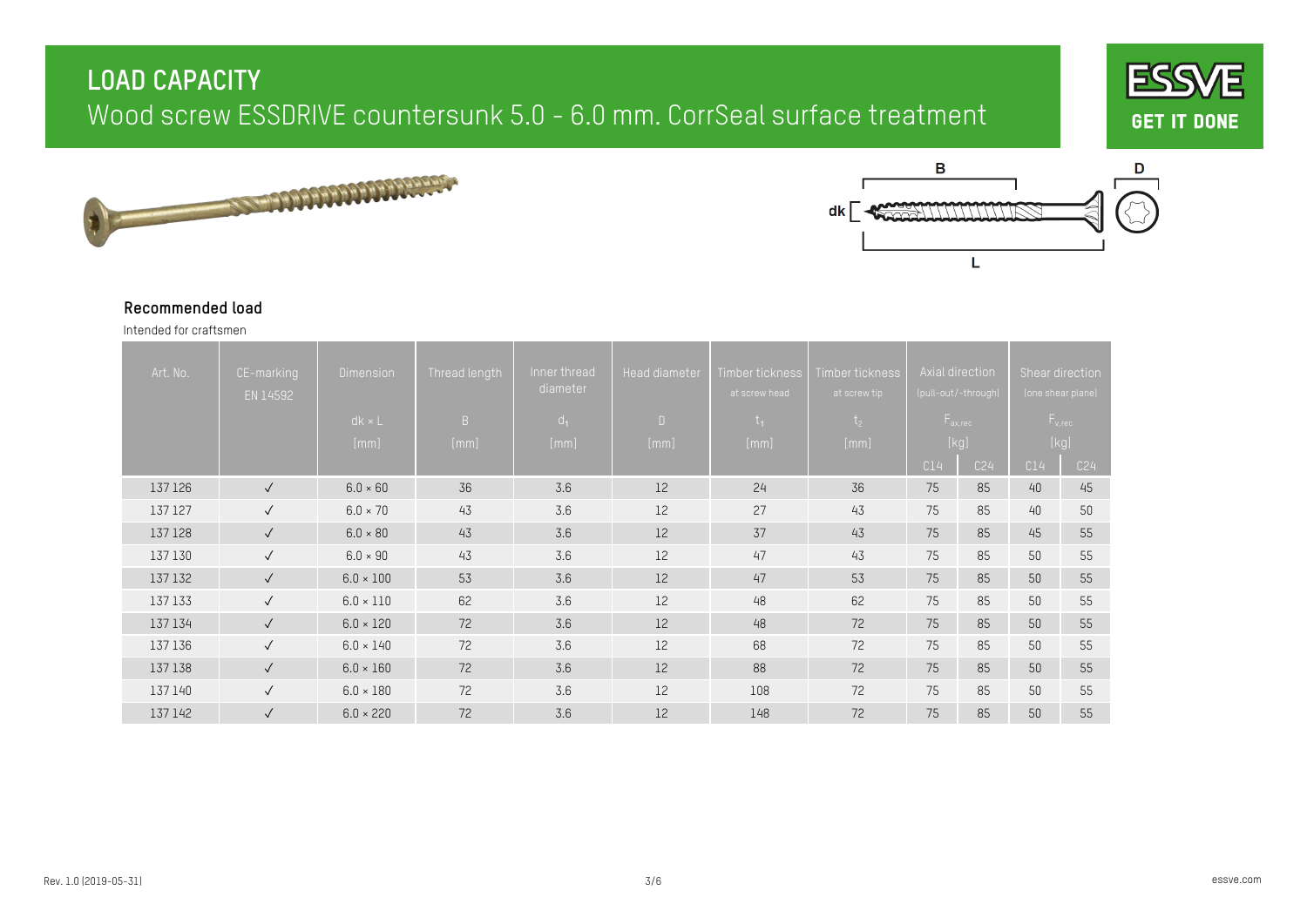





#### **Characteristic resistance**

Intended for engineers

| Art. No. | CE-marking<br>EN 14592 | <b>Dimension</b><br>$dk \times L$<br>[mm] | Thread length<br>B<br>[mm] | Inner thread<br>diameter<br>$d_1$<br>[mm] | <b>Head diameter</b><br>$\Box$<br>[mm] | Timber tickness<br>at screw head<br>$t_1$<br>[mm] | Timber tickness<br>at screw tip<br>t <sub>2</sub><br>[mm] |     | Axial direction<br>(pull-out/-through)<br>$F_{ax, Rk}$<br>[kN] | Shear direction | (one shear plane)<br>$F_{v, Rk}$<br>[KN] |
|----------|------------------------|-------------------------------------------|----------------------------|-------------------------------------------|----------------------------------------|---------------------------------------------------|-----------------------------------------------------------|-----|----------------------------------------------------------------|-----------------|------------------------------------------|
|          |                        |                                           |                            |                                           |                                        |                                                   |                                                           | C14 | C24                                                            | C14             | C <sub>24</sub>                          |
| 137 160  | $\checkmark$           | $5.0 \times 40$                           | 24                         | 3.0                                       | 10                                     | 16                                                | 24                                                        | 1.8 | 2.1                                                            | 0.9             | 1.1                                      |
| 137 113  | $\sqrt{ }$             | $5.0 \times 50$                           | 30                         | 3.0                                       | 10                                     | 20                                                | 30                                                        | 1.9 | 2.2                                                            | 1.0             | 1.2                                      |
| 137 114  | $\checkmark$           | $5.0 \times 60$                           | 36                         | 3.0                                       | 10                                     | 24                                                | 36                                                        | 1.9 | 2.2                                                            | 1.1             | 1.3                                      |
| 137 116  | $\checkmark$           | $5.0 \times 70$                           | 42                         | 3.0                                       | 10                                     | 28                                                | 42                                                        | 1.9 | 2.2                                                            | 1.1             | 1.3                                      |
| 137 118  | $\sqrt{ }$             | $5.0 \times 80$                           | 42                         | 3.0                                       | 10                                     | 38                                                | 42                                                        | 1.9 | 2.2                                                            | 1.2             | 1.3                                      |
| 137 120  | $\checkmark$           | $5.0 \times 90$                           | 42                         | 3.0                                       | 10                                     | 48                                                | 42                                                        | 1.9 | 2.2                                                            | 1.2             | 1.3                                      |
| 137 122  | $\checkmark$           | $5.0 \times 100$                          | 53                         | 3.0                                       | 10                                     | 47                                                | 53                                                        | 1.9 | 2.2                                                            | 1.2             | 1.3                                      |
| 137 124  | $\sqrt{ }$             | $5.0 \times 120$                          | 62                         | 3.0                                       | 10                                     | 58                                                | 62                                                        | 1.9 | 2.2                                                            | 1.2             | 1.3                                      |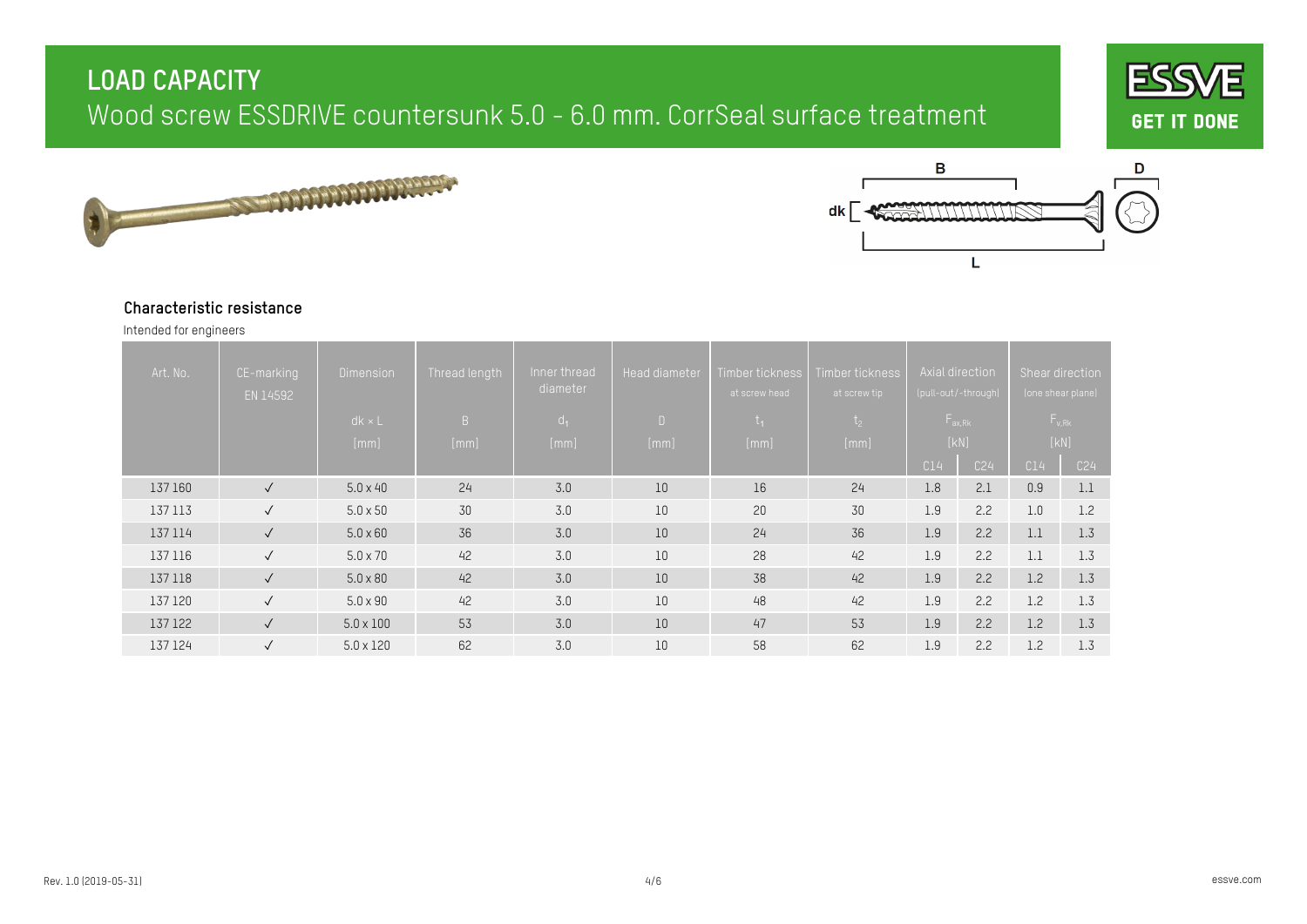





#### **Characteristic resistance**

Intended for engineers

| Art. No. | CE-marking<br>EN 14592 | <b>Dimension</b><br>$dk \times L$ | Thread length<br>B | Inner thread<br>diameter<br>$d_1$ | Head diameter<br>$\Box$ | Timber tickness<br>at screw head<br>$t_1$ | Timber tickness<br>at screw tip<br>t <sub>2</sub> |     | Axial direction<br>(pull-out/-through)<br>$F_{ax, Rk}$ | Shear direction | (one shear plane)<br>$F_{v, Rk}$ |
|----------|------------------------|-----------------------------------|--------------------|-----------------------------------|-------------------------|-------------------------------------------|---------------------------------------------------|-----|--------------------------------------------------------|-----------------|----------------------------------|
|          |                        | [mm]                              | [mm]               | [mm]                              | [mm]                    | [mm]                                      | [mm]                                              | C14 | [kN]<br>C24                                            | C14             | [KN]<br>C24                      |
| 137 126  | $\checkmark$           | $6.0 \times 60$                   | 36                 | 3.6                               | 12                      | 24                                        | 36                                                | 2.7 | 3.2                                                    | 1.5             | 1.8                              |
| 137 127  | $\checkmark$           | $6.0 \times 70$                   | 43                 | 3.6                               | 12                      | 27                                        | 43                                                | 2.7 | 3.2                                                    | 1.6             | 1.8                              |
| 137 128  | $\checkmark$           | $6.0 \times 80$                   | 43                 | 3.6                               | 12                      | 37                                        | 43                                                | 2.7 | 3.2                                                    | 1.7             | 2.0                              |
| 137 130  | $\checkmark$           | $6.0 \times 90$                   | 43                 | 3.6                               | 12                      | 47                                        | 43                                                | 2.7 | 3.2                                                    | 1.8             | 2.1                              |
| 137 132  | $\checkmark$           | $6.0 \times 100$                  | 53                 | 3.6                               | 12                      | 47                                        | 53                                                | 2.7 | 3.2                                                    | 1.9             | 2.1                              |
| 137 133  | $\checkmark$           | $6.0 \times 110$                  | 62                 | 3.6                               | 12                      | 48                                        | 62                                                | 2.7 | 3.2                                                    | 1.9             | 2.1                              |
| 137 134  | $\checkmark$           | $6.0 \times 120$                  | 72                 | 3.6                               | 12                      | 48                                        | 72                                                | 2.7 | 3.2                                                    | 1.9             | 2.1                              |
| 137 136  | $\checkmark$           | $6.0 \times 140$                  | 72                 | 3.6                               | 12                      | 68                                        | 72                                                | 2.7 | 3.2                                                    | 1.9             | 2.1                              |
| 137 138  | $\sqrt{ }$             | $6.0 \times 160$                  | 72                 | 3.6                               | 12                      | 88                                        | 72                                                | 2.7 | 3.2                                                    | 1.9             | 2.1                              |
| 137 140  | $\checkmark$           | $6.0 \times 180$                  | 72                 | 3.6                               | 12                      | 108                                       | 72                                                | 2.7 | 3.2                                                    | 1.9             | 2.1                              |
| 137 142  | $\checkmark$           | $6.0 \times 220$                  | 72                 | 3.6                               | 12                      | 148                                       | 72                                                | 2.7 | 3.2                                                    | 1.9             | 2.1                              |